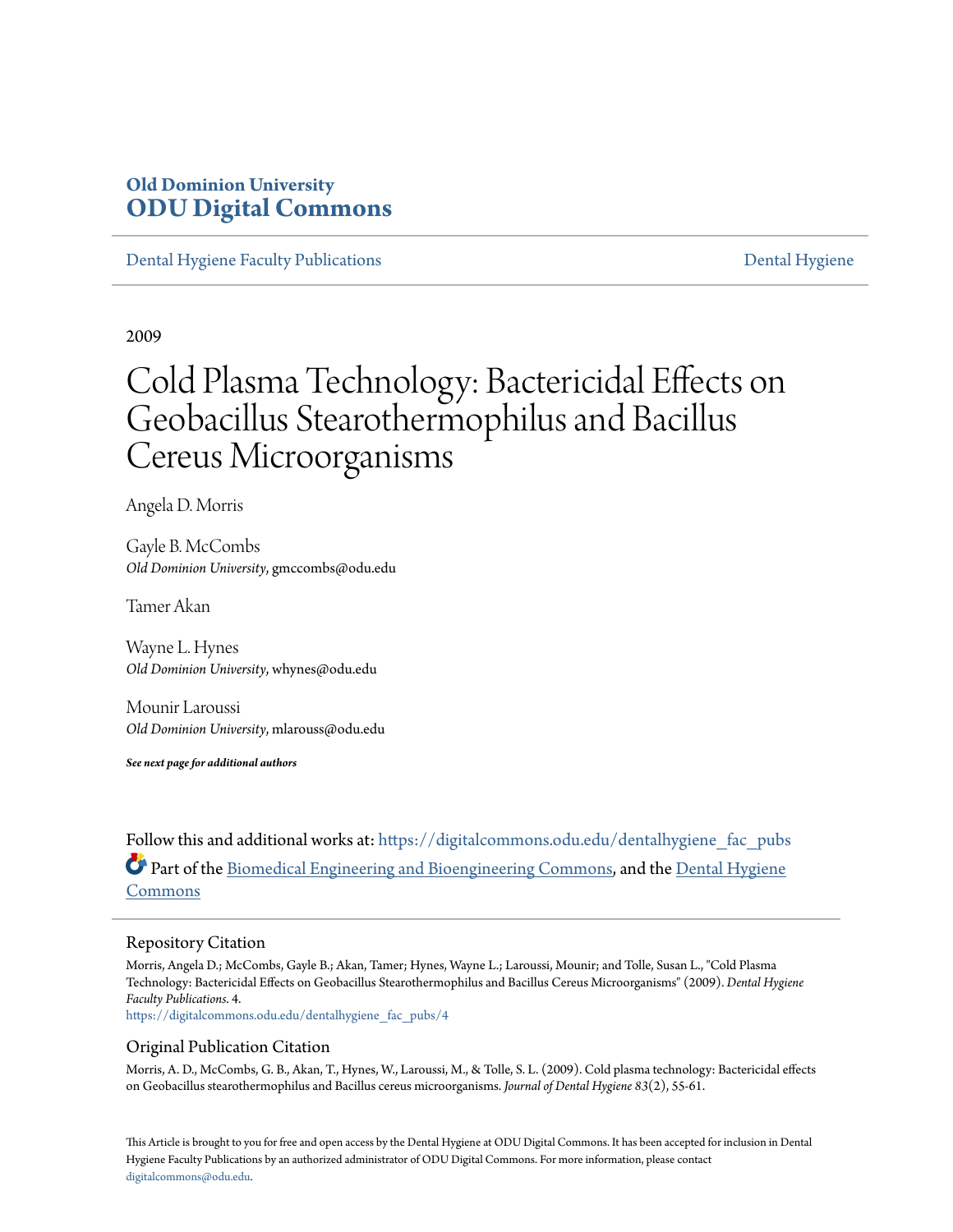#### **Authors**

Angela D. Morris, Gayle B. McCombs, Tamer Akan, Wayne L. Hynes, Mounir Laroussi, and Susan L. Tolle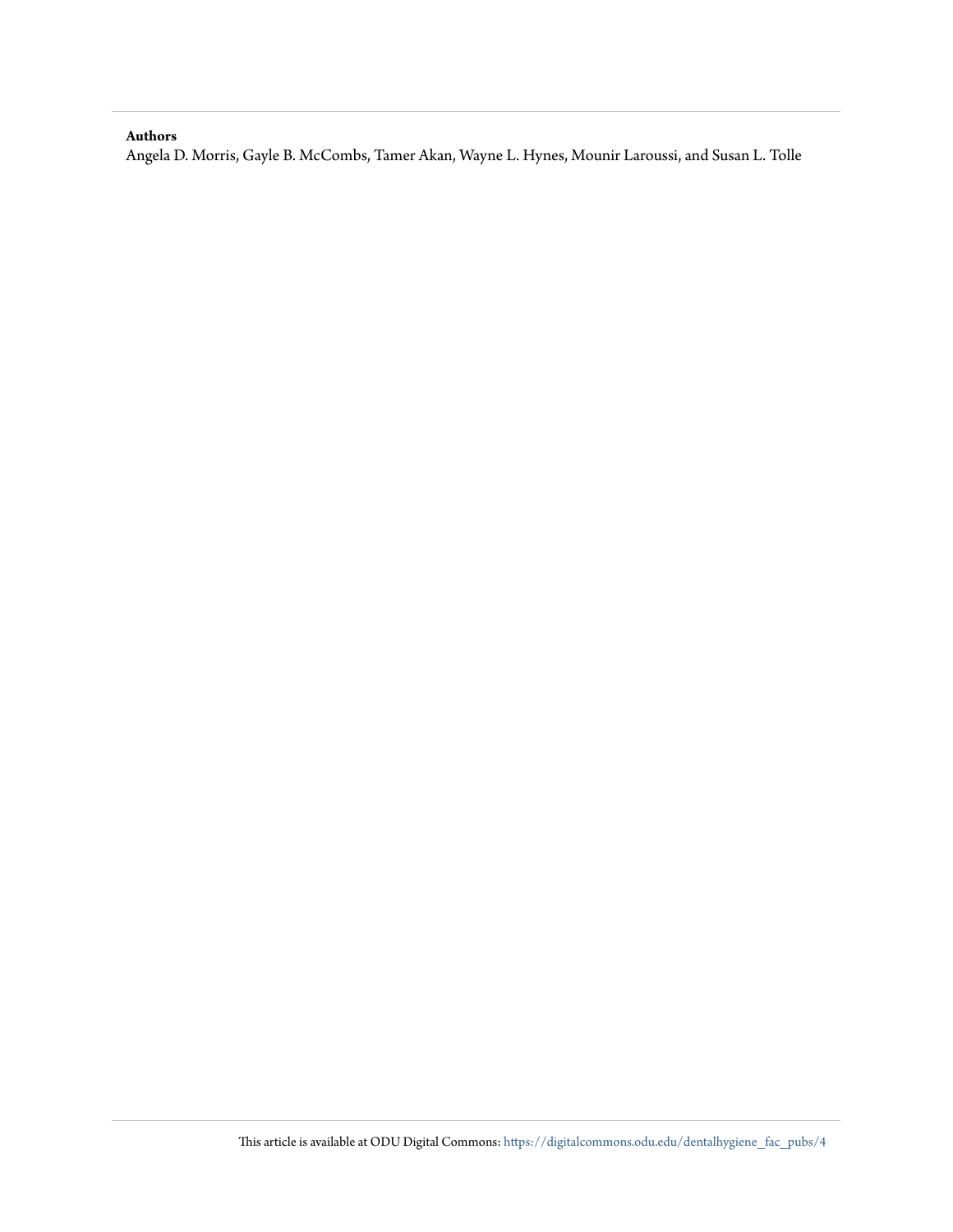# **Research**

# Cold Plasma Technology: Bactericidal Effects on *Geobacillus Stearothermophilus* and *Bacillus Cereus* Microorganisms

*Angela D. Morris, RDH, MS; Gayle B. McCombs, RDH, MS; Tamer Akan, PhD; Wayne Hynes, PhD; Mounir Laroussi, PhD; and Susan L. Tolle, RDH, MS*

## **Introduction**

Low temperature atmospheric pressure plasma (LTAPP), also known as "cold" or nonthermal plasma, is an innovative technology that has the potential to destroy microorganisms.**<sup>1</sup>** Most of the visible universe is made up of plasma, referred to as the fourth state of matter, which is a partly ionized gas comprised of molecules, atoms, electrons and ions. The remaining 1% of the visible universe consists of three other states of matter: solids, liquids and gases. Most plasmas are very hot, with temperatures up to thousands of degrees centigrade; however, cold plasma denotes technology that operates at or near room temperature.

Plasma technology can be thought of as cold combustion producing highly reactive free radicals via electron-neutral collisions instead of using heat.**<sup>2</sup>** Researchers have investigated plasma technology for a wide spectrum of biomedical and commercial applications including decontamination of food and military equipment and sterilization of medical/dental instruments, as well as the killing of airborne and surface pathogens.**<sup>3</sup>** The development of an alternative to traditional sterilization methods that is safer, faster, and more cost effective would have farreaching implications for the dental and medical professions. Moreover, cold plasma has the potential to

### **Abstract**

**Introduction:** Cold plasma, also known as Low Temperature Atmospheric Pressure Plasma (LTAPP) is a novel technology consisting of neutral and charged particles, including free radicals, which can be used to destroy or inactivate microorganisms. Research has been conducted regarding the effect of cold plasma on gram-positive bacteria; however, there is limited research regarding its ability to inactivate the spore-formers *Geobacillus stearothermophilus* and *Bacillus cereus*.

**Purpose:** The purpose of this study was to determine if cold plasma inactivates *G. stearothermophilus* and *B. cereus* vegetative cells and spores.

**Methods:** Nine hundred eighty-one samples were included in this study (762 experimental and 219 controls). Experimental samples were exposed indirectly or directly to cold plasma, before plating and incubating for 16 hours. Control samples were not exposed to cold plasma. The percentage-kill and cell number reductions were calculated from Colony Forming Units (CFU). Data were statistically analyzed at the .05 level using one-way ANOVA, Kruskal Wallis and Tukey's tests.

**Results:** There was a statistically significant difference in the inactivation of *G. stearothermophilus* vegetative cells receiving indirect and direct exposure ( $p=0.0001$  and  $p=0.0013$ , respectively), as well as for *B. cereus* vegetative cells and spores (p=0.0001 for direct and indirect). There was no statistically significant difference in the inactivation of *G. stearothermophilus* spores receiving indirect exposure (p=0.7208) or direct exposure (p=0.0835).

**Conclusion:** Results demonstrate that cold plasma exposure effectively kills *G. stearothermophilus* vegetative cells and *B. cereus* vegetative cells and spores; however, *G. stearothermophilus* spores were not significantly inactivated.

**Key Words:** Cold plasma, Low Temperature Atmospheric Pressure Plasma (LTAPP), bacteria, spores, sterilization

impact the health care profession beyond sterilization purposes; in particular, inactivating microorganisms associated with oral diseases and wound infections.

Numerous studies have been conducted investigating the effectiveness of cold plasmas to inactivate strains of bacteria, such as *Bacillus atrophaeus* (previously called *Bacil-*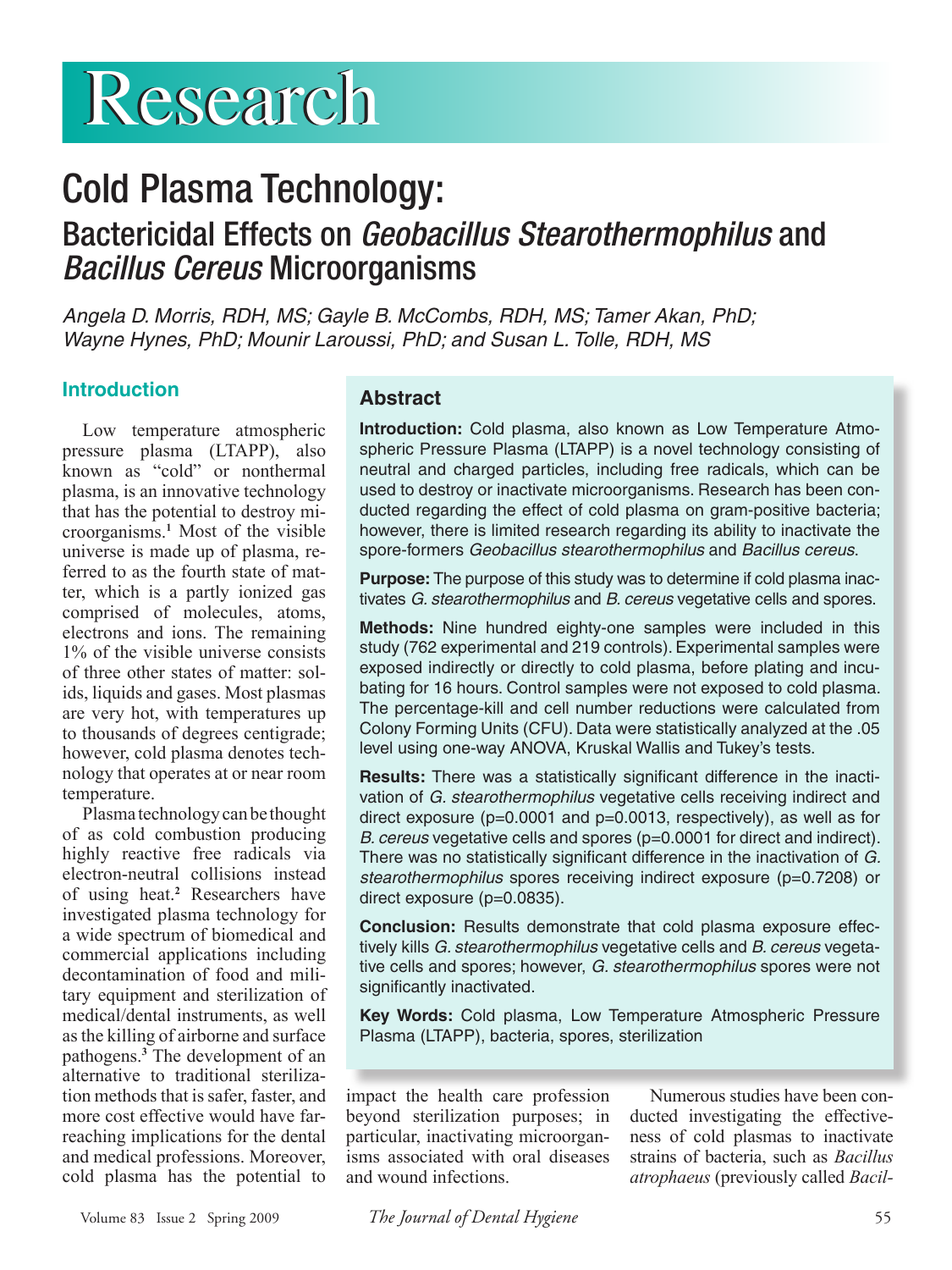

*Figure 1. Indirect Cold Plasma Chamber*

*lus subtilis*), *Escherichia coli*, and *Staphylococcus aureus*. **4-7** However, there is limited research regarding the inactivation of *Geobacillus stearothermophilus*, formerly called *Bacillus stearothermophilus*, and *Bacillus cereus*. The two microorganisms chosen for this study were selected because of their distinct differences. *G. stearothermophilus* is commonly found on biological indicator test strips to verify steam or chemical vapor sterilization of resistant microorganisms, whereas *B. cereus* is associated with food poisoning; both are extremely resistant to heat at the spore stage.**8,9**

Cold plasma may be utilized to inactivate microorganisms via indirect or direct methods. Indirect or "remote" cold plasma exposure requires the bacteria to be placed away from the plasma discharge; therefore, the samples are placed in an adjacent chamber (Figure 1). Conversely, direct cold plasma exposure occurs when the samples are placed directly under (within inches of) the plasma plume discharge (Figure 2).**4,10,11**



*Figure 2. Direct Cold Plasma Plume*

The purposes of this investigation were to (1) evaluate the effectiveness of cold plasma in destroying *G. stearothermophilus* and *B. cereus*, (2) determine which type of cold plasma exposure (indirect or direct) has the greatest kill and, (3) assess the minimum time needed to achieve a statistically significant reduction in the number of bacterial colonies.

### **Review of the Literature**

Sterilization and decontamination are essential components of infection control within the dental and medical communities. Ensuring that sterilization techniques are effective is a major concern to health care professionals. Sterilization occurs when all microorganisms, spores and viruses are destroyed or inactivated.**12-14** Cold plasma technology has the potential to become a more cost effective and less time-consuming procedure, as well as produce less toxic waste when compared to the traditional types of sterilization, such as steam, dry heat, ethylene oxide, or chemical vapor methods.**4,12,14**

Cold plasma produces greater structurally damaging effects on gram-negative bacteria, such as *E. coli*, than to gram-positive bacteria.**<sup>5</sup>** Gram-negative bacteria experience structural damage to the outer membrane following exposure to cold plasma, whereas more resistant gram-positive bacteria do not show the same degree of morphological effects.**<sup>15</sup>** According to Laroussi and colleagues,**<sup>5</sup>** even though structural damage was not observed in grampositive bacteria following exposure, the bacteria remaining were nonviable, suggesting that cold plasma inactivates the microorganisms without changing their structure.

*G. stearothermophilus*, a grampositive, aerobic, spore-forming microorganism, is extremely resistant to high heat and pressure.**<sup>16</sup>** This microorganism is commonly associated with spoiling liquid foods in vending machines, such as coffee, and is incorporated on biological indicator strips as a way to monitor sterilization methods.**<sup>16</sup>**

*B. cereus*, a gram-positive, aerobic, spore-forming, microorganism, was chosen because it is an opportunistic pathogen which commonly causes food poisoning and has also been associated with periodontal disease and bacteremias.**17-19** Certain strains of *B. cereus* produce enterotoxins and emetic toxins, resulting in diarrhea and vomiting, the classic characteristics of food poisoning.**<sup>19</sup>** According to Marsili and colleagues, *B. cereus* microorganisms demonstrate susceptibility to plasma treatment by being inactivated within 10 to 30 seconds of exposure.**<sup>20</sup>** Moreover, when air was used as the gas for the plasma, a greater inactivation of *B. cereus* occurred after 50 seconds of treatment in comparison to using nitrogen or carbon dioxide gas mixtures. Researchers postulate that this interaction may be due to the ozone and free radicals that are produced in the breakdown of the air gas, causing inactivation of the *B. cereus*. **20**

Exposing bacteria inoculated on different types of media, such as liquid suspension, glass slab, or

56 *The Journal of Dental Hygiene* Volume 83 Issue 2 Spring 2009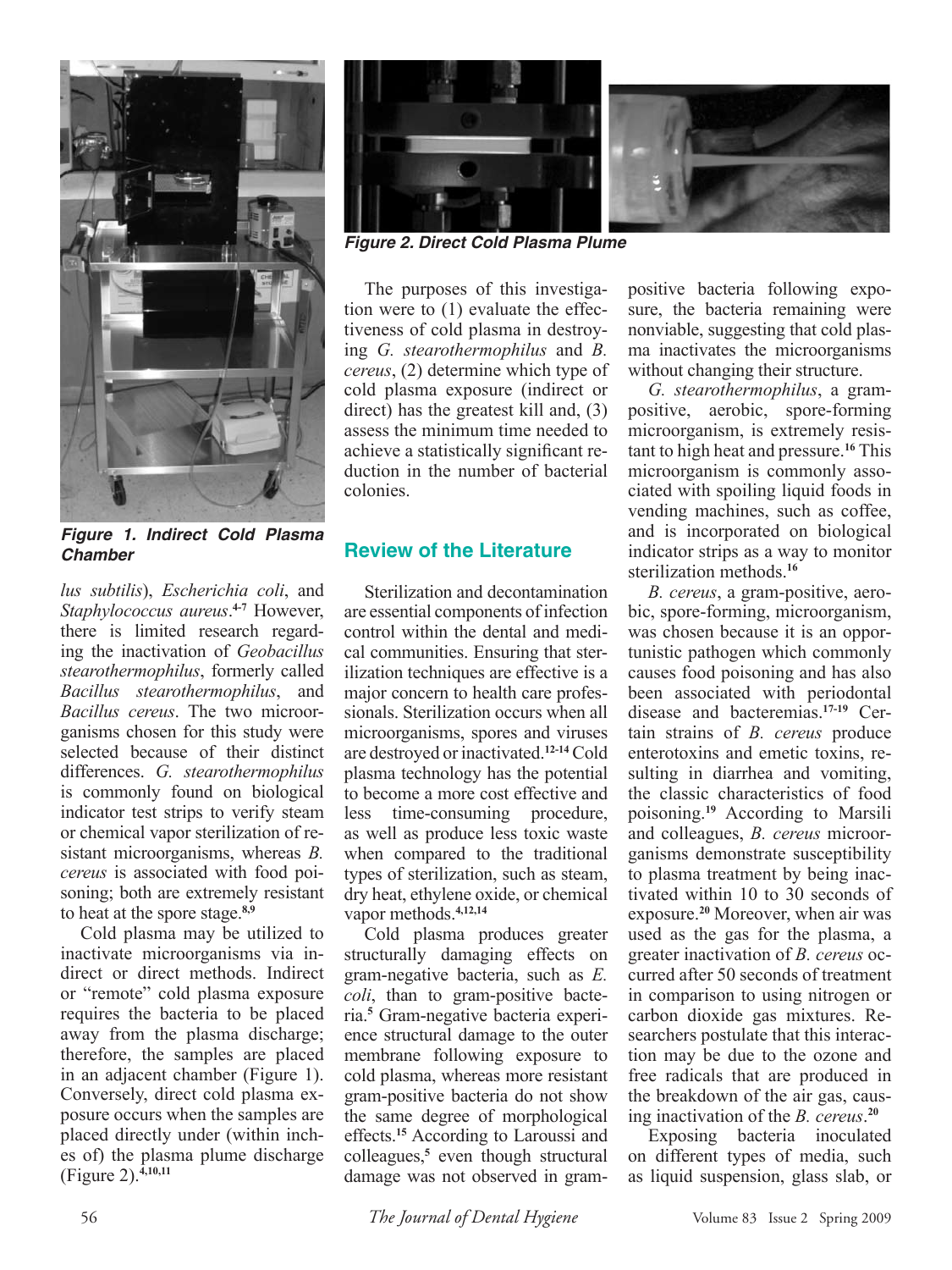| <b>Dependent Variables</b>             |                                 | <b>Independent Variables</b>                    |                                                                   | <b>Total</b>       |  |
|----------------------------------------|---------------------------------|-------------------------------------------------|-------------------------------------------------------------------|--------------------|--|
| <b>Bacteria and State</b>              | <b>Control</b><br>(No Exposure) | <b>Indirect Exposure</b>                        | <b>Direct Exposure</b>                                            | <b>Sample Size</b> |  |
| G. stearothermophilus<br>Vegetative    | 0 seconds                       | 15, 20, 25 and 30 minutes                       | 1, 2, 4, 5, 6, 8, 10, 15, 20 and<br>30 minutes                    | 440                |  |
| G. stearothermophilus<br><b>Spores</b> | 0 seconds                       | 15, 20, 25 and 30 minutes                       | 10, 20 and 30 minutes                                             |                    |  |
| <b>Bacillus cereus</b><br>Vegetative   | 0 seconds                       | 1, 2, 3, 4, 5, 10, 15, 20, 25<br>and 30 minutes | 10, 20, 30, 40 and 50 seconds<br>and 1, 2, 4, 6, 8 and 10 minutes | 541                |  |
| Bacillus cereus Spores                 | 0 seconds                       | 1, 2, 3, 4, 5, 10, 15, 20, 25<br>and 30 minutes | 30 seconds and 1, 2, 3, 4 and<br>5 minutes                        |                    |  |
| <b>Total Sample Size</b>               | 219                             | 344                                             | 418                                                               | 981                |  |

Table 1. Sample Distribution and Cold Plasma Treatment Exposure Times

polypropylene, may also effect inactivation by cold plasma.**<sup>4</sup>** Laroussi demonstrated that the "survivor curves" of the microorganisms are related to the culture medium. For example, the D-value, or the time that was needed to destroy 90% of the original concentration of *B. atrophaeus* on a glass slab, was much shorter than the time required for inactivation of the same bacteria in a liquid suspension.**<sup>4</sup>**

The inactivation of resistant gram-positive bacteria, such as *B. atrophaeus*, without causing significant structural damage to the microorganism, suggests that cold plasma has the ability to kill without obvious morphological changes. Moreover, exposing cold plasma to a variety of materials used to manufacture dental and medical instruments may affect the amount of exposure time needed to effectively destroy resistant microorganisms such as *G. stearothermophilus* and *B. cereus*.

### **Methods and Materials**

In the present study, the experimental group consisted of *G. stearothermophilus* and *B. cereus*  vegetative cells (<18 hour culture) and spores (48-hour culture) on agar or glass slides, then exposed to either indirect or direct cold plasma. The control group, also referred to

as "0 seconds exposure," utilized *G. stearothermophilus* and *B. cereus*  vegetative cells and spores that did not receive cold plasma exposure.

Due to the exploratory nature of this study, various exposure times were evaluated for the indirect and direct plasma, resulting in a total sample size of 762 exposed and 219 unexposed control samples (N= 981). The indirect plasma chamber exposed 344 samples and the direct plasma device exposed 418 samples (n=762). The bacteria were purchased from the American Type Culture Collection (ATCC) (*G. stearothermophilus* ATCC 12980 and *B. cereus* ATCC 14579). Various exposure times were selected to evaluate the time points at which noticeable kill occurred as assessed by counting Colony Forming Units (CFU).

### *Laboratory Procedures*

**Indirect Plasma Exposure.** Before exposure to cold plasma, the microorganisms were cultured in trypticase soy broth (TSB), diluted and plated onto trypticase soy agar (TSA) (Difco/Becton Dickinson Laboratories, Sparks, MD 21152) or Luria Bertani (LB) (Difco/Becton Dickinson Laboratories, Sparks, MD 21152) media for *G. stearothermophilus* and *B. cereus*, respectively. *G. stearothermophilus* vege-

tative cells and spores were exposed to indirect cold plasma for 15, 20, 25 and 30 minutes, whereas *B. cereus* vegetative cells and spores were exposed for 1, 2, 3, 4, 5, 10, 15, 20, 25 and 30 minutes (see Table 1). Following each exposure time, the cold plasma was turned off and the gases within the chamber were evacuated into a fume hood for 60 seconds. After treatment, the samples were incubated for up to 18 hours, and plates containing between 30 and 300 CFU were counted.

**Direct Plasma Exposure.** Prior to direct cold plasma exposure, the microorganisms were cultured overnight in TSB, diluted before 10 microliters of the culture was pipetted onto a sterile glass slide. The glass slides were placed directly under the plasma discharge. *G. stearothermophilus* vegetative cells were exposed for 1, 2, 4, 5, 6, 8, 10, 15, 20, and 30 minutes; *G. stearothermophilus* spores were exposed for 10, 20, and 30 minutes; *B. cereus*  vegetative cells were exposed for 10, 20, 30, 40, and 50 seconds, as well as 1, 2, 4, 6, 8, and 10 minutes; and *B. cereus* spores were exposed for 30 seconds, 1, 2, 3, 4, and 5 minutes (see Table 1). After exposure, the glass slide was rinsed with sterile saline into a test tube, dilutions were made and the bacteria plated on either TSA or LB media prior to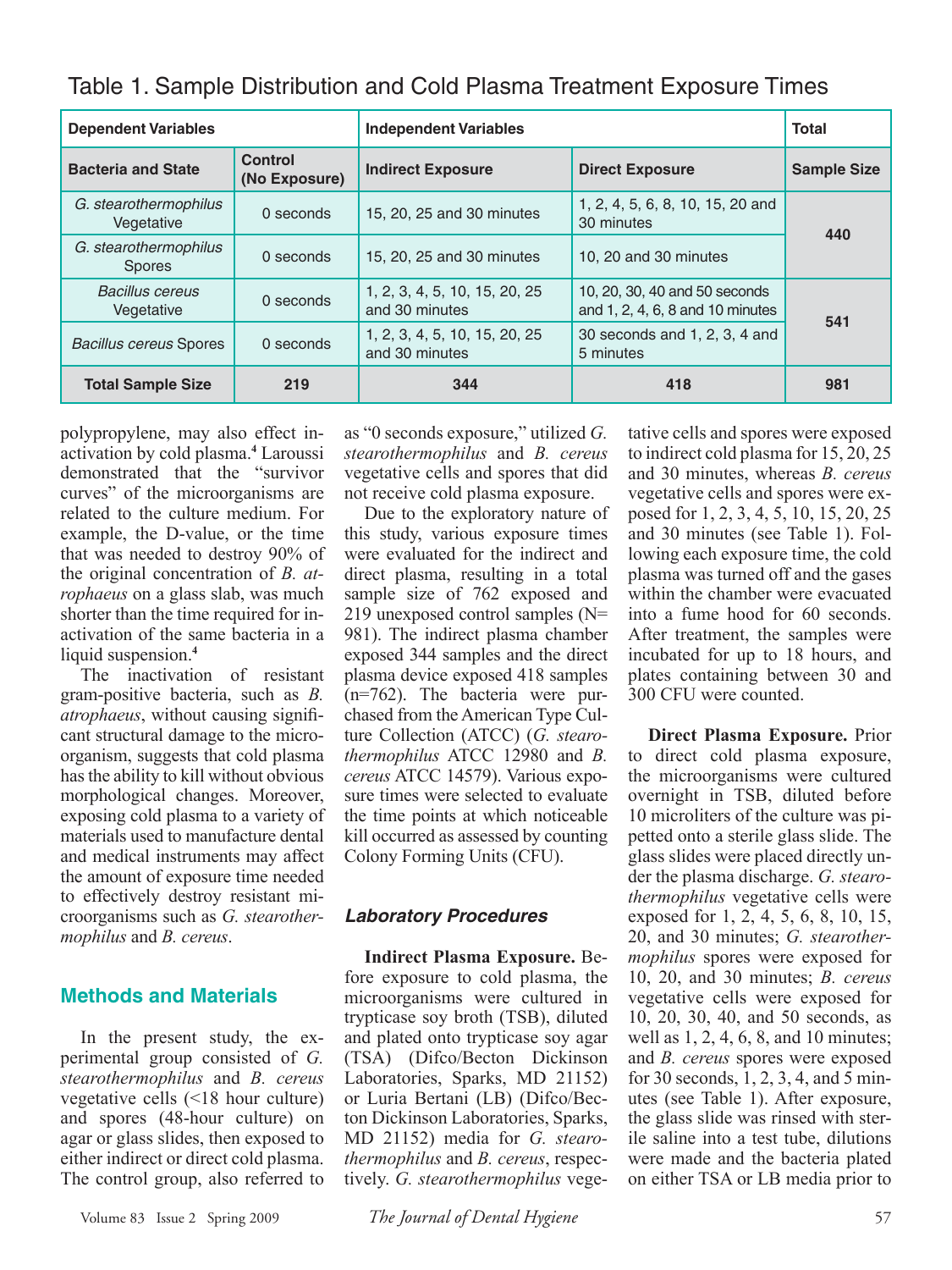



*Figure 3. Mean CFU of* **G. stearothermophilus** *receiving indirect cold plasma*

incubation for 12-16 hours. Following incubation, CFU were counted.

### **Statistical Methods**

Data were grouped for statistical analysis according to bacteria (*G. stearothermophilus* or *B. cereus*), bacteria state (vegetative or spores), cold plasma exposure (direct or indirect) and cold plasma exposure times (variable). Percentage kill was calculated by obtaining the total CFU for each bacteria, state, exposure type, and time and subtracting this number from each control group's CFU, dividing this total by the control CFU and then multiplying by 100 for the percentage value [i.e., (control CFU – experimental CFU / control CFU)  $x 100%$  = percentage kill]. Percentage kill is the proportion of colonies that were killed via cold plasma exposure (experimental group) compared to the number of colonies in the control group. The percentage kill provided the proportion of the bioburden of microorganisms that were effectively inactivated by cold plasma.**<sup>21</sup>** The

concentration of cells (CFU/mL) was also calculated for each bacteria and state, exposure type, and time.

*receiving direct cold plasma*

For data that were roughly normally distributed, the parametric test of one-way Analysis of Variance (ANOVA) was used to determine the means and standard deviations, whereas the Kruskal Wallis test was used to analyze data that were not roughly normally distributed. Oneway ANOVA and the Kruskal Wallis test analyzed overall significance, and the Tukey's Studentized Range (HSD) test determined which cold plasma treatment times were statistically significant.

#### **Results**

Results demonstrate there was a statistically significant kill of *G. stearothermophilus* vegetative cells exposed in the indirect chamber at all time points, as well as direct exposure at 10 minutes (p-value of 0.0001 for indirect and 0.0013 for direct); however, there was not a statistically significant kill in *G. stearothermophilus* spores exposed to indirect or direct cold plasma (p-value of 0.7208 for indirect and 0.0835 for direct).

Data revealed a statistically significant kill of *B. cereus* vegetative cells at all time points for indirect exposure and starting at 50 seconds for direct exposure (p-value of 0.0001 direct and indirect). Statistically significant kill of *B. cereus* spores occurred at all time points for indirect exposure and beginning at 3 minutes for direct cold plasma exposure (pvalue of 0.0001 for direct and indirect) (see Figures 3 - 6 for mean CFU and Table 2 for significance).

#### **Discussion**

This study was designed to evaluate the bactericidal effect of cold plasma on *G. stearothermophilus*  and *B. cereus* vegetative cells and spores. The development of an alternative to traditional sterilization methods, such as cold plasma, would have a positive impact within the medical and dental communities. Furthermore, vegetative cells and spores were specifically tested to determine if differences occurred in the inactivation rates. Since spores

58 *The Journal of Dental Hygiene* Volume 83 Issue 2 Spring 2009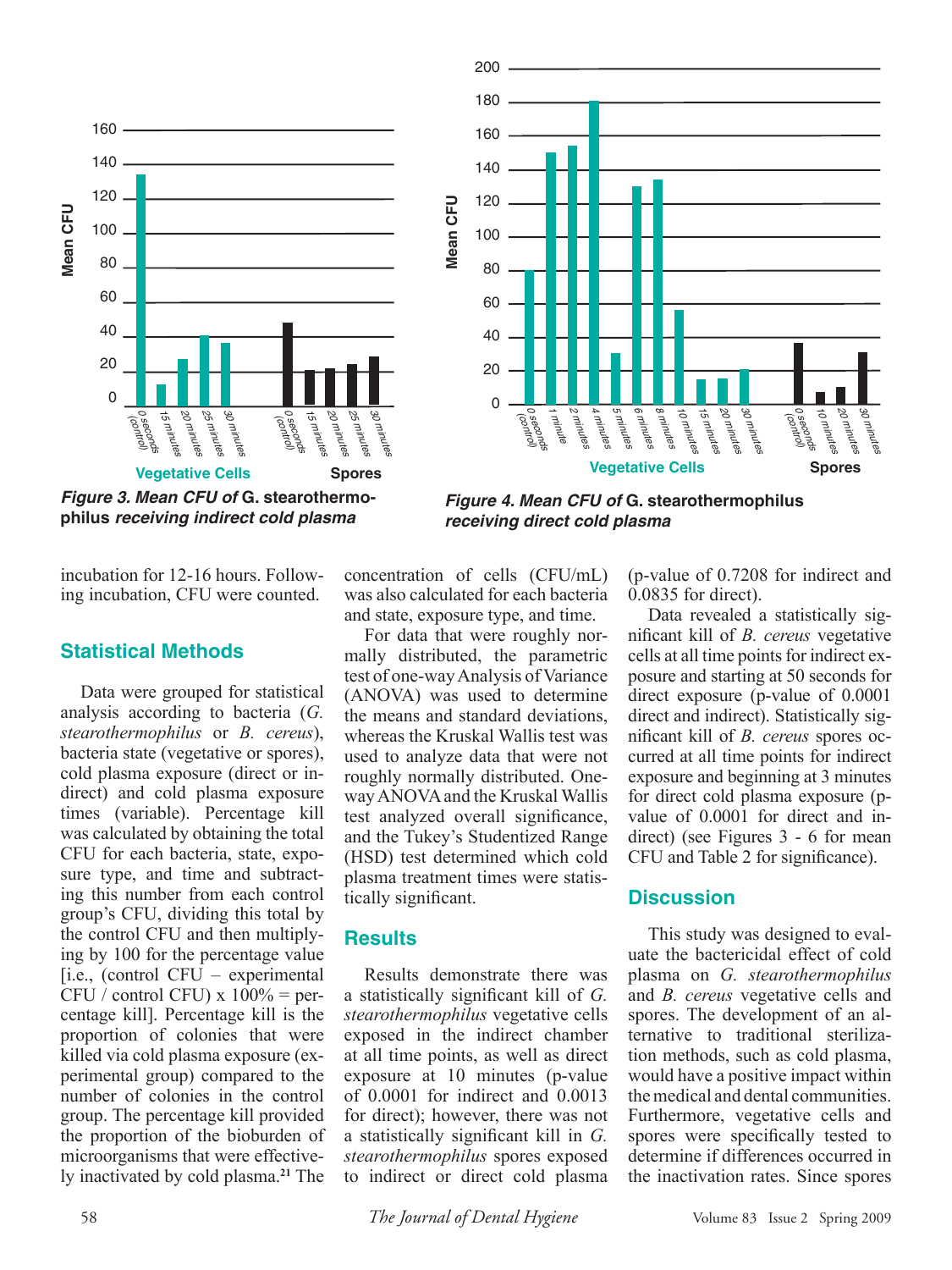

*Figure 5. Mean CFU of* **B. cereus** *receiving indirect cold plasma*



*Figure 6. Mean CFU of* **B. cereus** *receiving direct cold plasma*

are more resistant than actively dividing and growing vegetative cells, it was anticipated that vegetative cells would be inactivated at a faster rate than spores.**11,21,22** These findings suggest additional research is needed to determine how to best destroy spores.

*G. stearothermophilus* spores demonstrate extreme stability and require high heat and pressure for inactivation.**<sup>16</sup>** These factors may contribute to the difficulty experienced in killing *G. stearothermophilus* spores using cold plasma and may provide suggestions as to why there were no statistically significant reductions in CFU. Since *G. stearothermophilus* spores were more resistant to cold plasma than *B. cereus*, future studies are required to determine if modifications to the cold plasma device would increase its efficacy in killing *G. stearothermophilus* spores.

Exposing bacteria on various types of media, other than agar or glass slides, is recommended. Future studies are needed to compare the type of media and amount of time required for inactivation of *G. stearothermophilus* and *B. cereus*. It has been suggested that the type of media does affect cold plasma exposure times; however, this study did not address this aspect.**<sup>4</sup>**

The indirect chamber exposed 4 samples (Petri dishes) at one time. Additional research should evaluate variability of sample placement within the chamber. The researchers monitored plate location within the chamber (front left, front right, back left or back right); however, the results were not analyzed differentiating between the locations. Additionally, a distance of 0.25 inches from the direct plasma output to the glass side was utilized for each exposure. A recommendation for future studies would involve assessing the variability of direct exposure by using different distances between the cold plasma output and the culture.

This innovative technology holds commercial promise for a whole host of biomedical and industrial applications. Cold plasma, which could be thought of as room-temperature sterilization, has the potential to change the way we currently apply sterilization techniques. Potentially, cold plasma offers advantages over traditional methods, such as being more cost effective and time efficient, and producing less toxic byproducts than, for instance, ethylene oxide. Plasma technology has far-reaching implications for the development of an efficient and safer means of inactivating pathogenic microorganisms on hard surfaces and skin and in the air, as well as within the oral cavity. Researchers envision the implementation of a cold plasma device that can be used intraorally to inactivate cariogenic and periodontal pathogens, in addition to a device that can be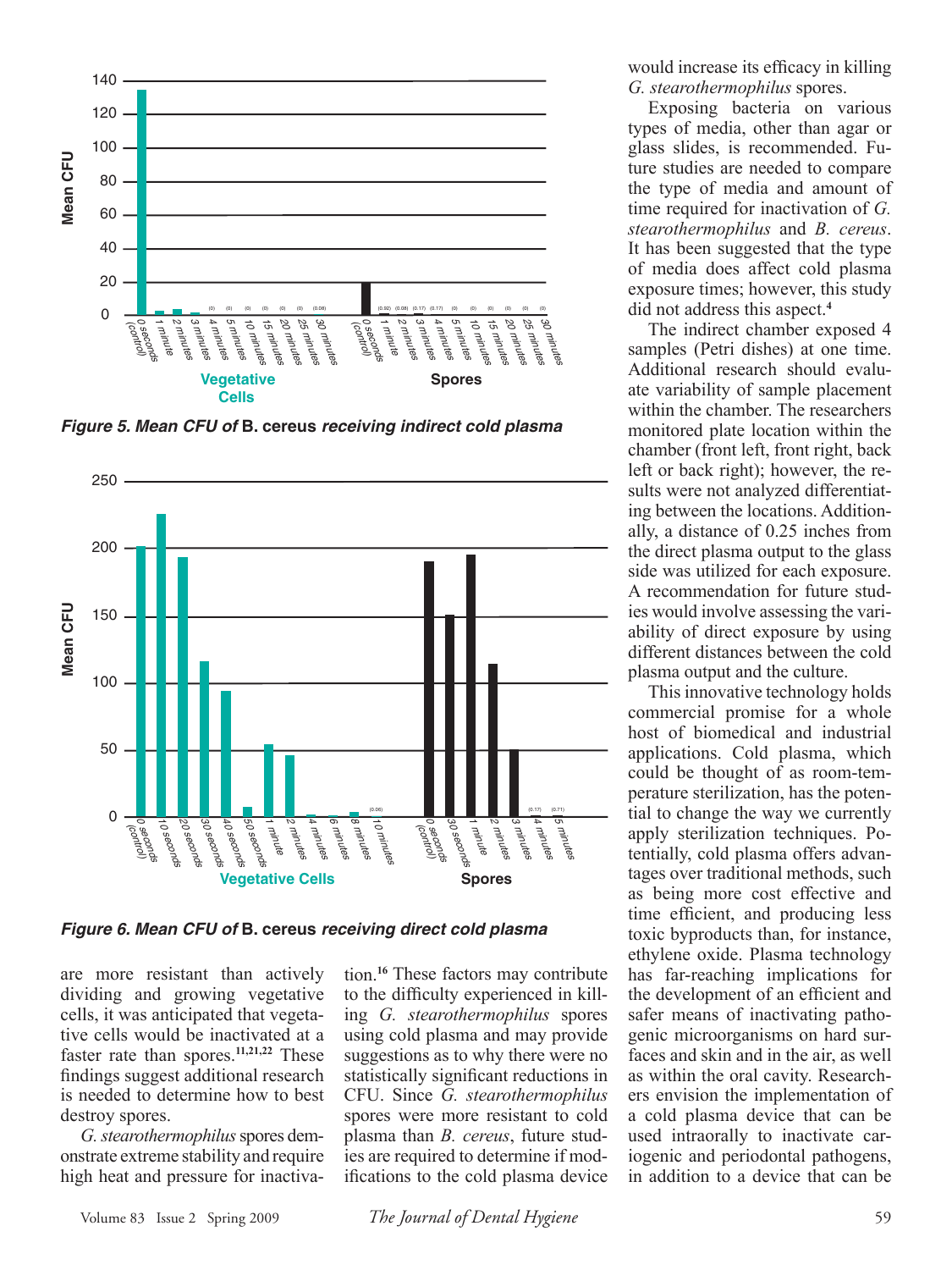Table 2. Statistical Significance of Indirect and Direct Cold Plasma Exposure

| <b>Bacteria</b>                                              | <b>State</b> | <b>Chamber</b> | <b>Significance</b> |  |  |
|--------------------------------------------------------------|--------------|----------------|---------------------|--|--|
| Geobacillus                                                  | Vegetative   | <b>Direct</b>  | $.0013*$            |  |  |
| stearothermophilus                                           |              | Indirect       | $.0001*$            |  |  |
|                                                              | Spore        | <b>Direct</b>  | .0835               |  |  |
|                                                              |              | Indirect       | .7208               |  |  |
| <b>Bacillus cereus</b>                                       | Vegetative   | <b>Direct</b>  | $.0001*$            |  |  |
|                                                              |              | Indirect       | $.0001*$            |  |  |
|                                                              | Spore        | <b>Direct</b>  | $.0001*$            |  |  |
|                                                              |              | Indirect       | $.0001*$            |  |  |
| * Denotes statistical significance less than or equal to .05 |              |                |                     |  |  |

used for surface decontamination. The future of plasma technology is wide open and far reaching with tremendous potential for state-ofthe-art biomedical and commercial applications.

Despite the limitations of this study, the data support that cold plasma is effective in killing *G. stearothermophilus* vegetative cells, as well as *B. cereus* vegetative cells and spores, for both direct and indirect exposure, at various time intervals. However, data revealed there was not a statistically significant kill in *G. stearothermophilus* spores.

## **Conclusion**

The present study examined the bactericidal effects of direct and indirect cold plasma on *G. stearo-*

### **References**

- 1. Kong M, Laroussi M. About plasmas [Internet]. Coalition for Plasma Science; 2003 [cited 2007 Apr 16]. Available from: http://www.plasmacoalition.org/plasma\_writeups/ destroying-biohazards.pdf.
- 2. DeLucas K. Plasma technology for cold cleanups [Internet]. 1996 [cited 2008 Apr 4]. Available from: http://www.eurekalert. org/pub\_releases/1996-06/LANL-PTFC-100696.php
- 3. Kelly-Wittenberg K. Final report: Indoor air biocontaminant control by means of combined electrically enhanced filtration and OAUGDP plasma sterilization [Internet]. 1998 [cited 2008 Apr 04]. Available from: http://www.iaqara.us/ school-design/epa-final/kelly-wintenberg.html.
- 4. Laroussi M. Nonthermal decontamination of biological media by atmospheric-pressure plasmas: review, analysis, and prospects. *IEEE Trans Plasma Sci IEEE Nucl*

*thermophilus* and *B. cereus* vegetative cells and spores. Results demonstrate that there is a statistically significant reduction in *G. stearothermophilus* vegetative cells and *B. cereus* vegetative cells and spores exposed to cold plasma; however, there is no statistically significant reduction in *G. stearothermophilus* spores. Spores are difficult to inactivate; therefore, further analysis is needed to determine how to penetrate the protective layers by modifications to the cold plasma devices.

# **Acknowledgements**

The authors thank the American Dental Hygienists' Association Institute for Oral Health for funding. The authors thank Shannon Hensley, Sudhakar Allah, Asma Begum, and Dayanand Naik for their assistance in conducting the research.

This research supports "Health Promotion/Disease Prevention" of the National Dental Hygiene Research Agenda.

*Angela D. Morris, RDH, MS, is a clinical research associate, Johnson & Johnson Consumer and Personal Products Worldwide, Division of Johnson & Johnson Consumer Companies in Morris Plains, New Jersey.*

*Gayle B. McCombs, RDH, MS, is associate professor and director, Dental Hygiene Research Center, School of Dental Hygiene, Old Dominion University in Norfolk, Virginia.* 

*Tamer Akan, PhD, is professor, Department of Physics, Eskisehir Osmangazi University in Eskisehir, Turkey.*

*Wayne Hynes, PhD, is professor, associate chair, and director, Biological Sciences, Department of Biological Sciences, Old Dominion University in Norfolk, Virginia.*

*Mounir Laroussi, PhD, is associate professor and director of Laser & Plasma Engineering Institute (LPEI), Department of Electrical and Computer Engineering, Old Dominion University in Norfolk, Virginia.*

*Susan L. Tolle, RDH, MS is professor and clinic director, School of Dental Hygiene, Old Dominion University in Norfolk, Virginia.* 

*Plasma Sci Soc.* 2002;30(4):1409-1415.

- 5. Laroussi M, Mendis DA, Rosenberg M. Plasma interaction with microbes. *New J Phys* [Internet]. 2003;5:41.1-41.10 [cited 2007 Apr 16]. Available from: http://www.iop.org/EJ/ article/1367-2630/5/1/341/nj3141.html.
- 6. Laroussi M, Tendero C, Lu X, Alla S, Hynes W. Inactivation of bacteria by the plasma pencil. *Plasma Process Polym.* 2006;3:470-473.
- 7. Lee K, Paek K, Ju W, Lee Y. Sterilization of bacteria, yeast, and bacterial endospores by atmospheric-pressure cold plasma using helium and oxygen. *J Microbiol.*  2006;44(3):269-275.
- 8. Schneider PM, Reich RR, Kirckof SS, Foltz WG. Performance of various steam sterilization indicators under optimum and sub-optimum exposure conditions. *Am J Infect*

60 *The Journal of Dental Hygiene* Volume 83 Issue 2 Spring 2009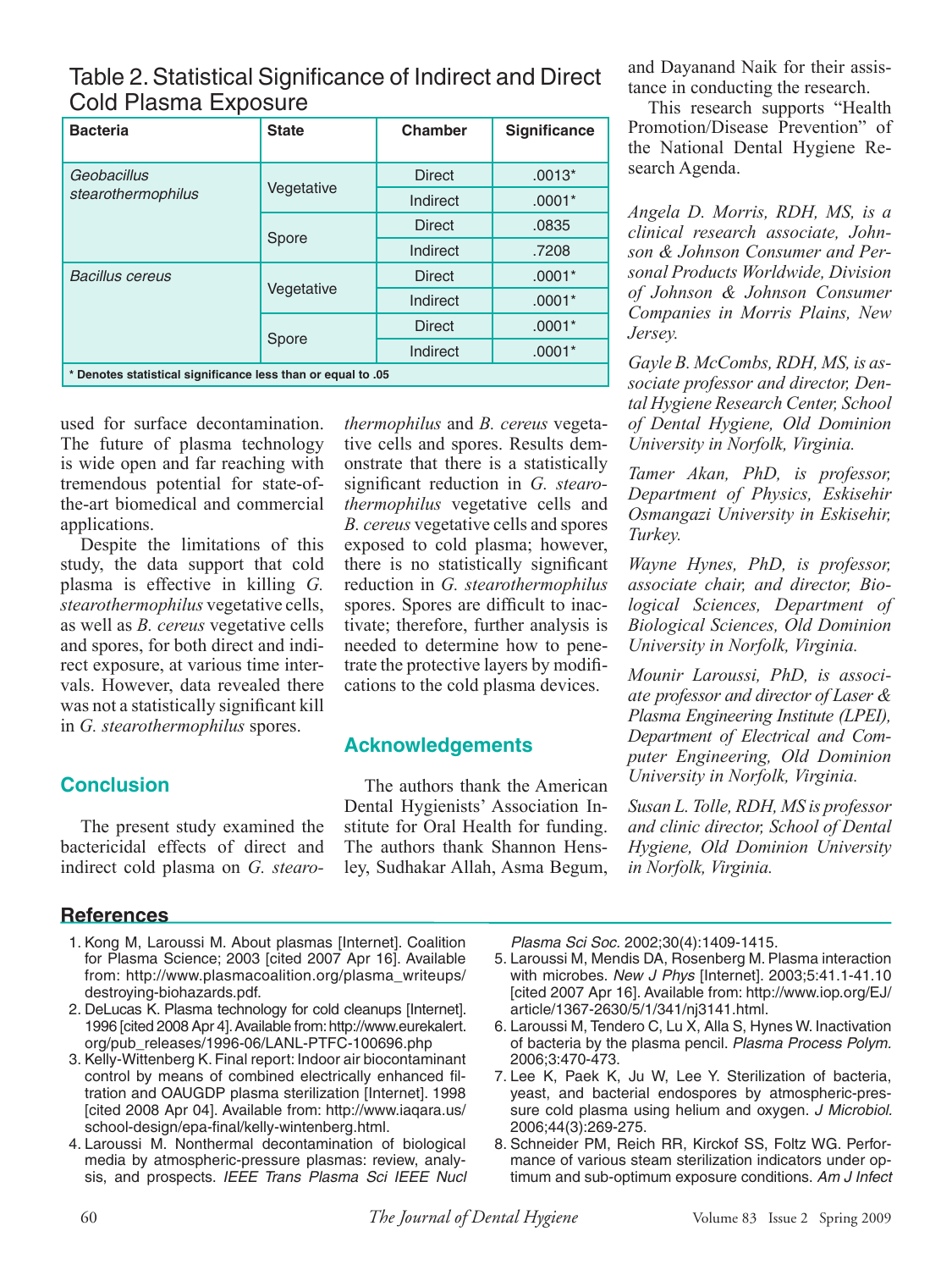*Control*, 2005;33(5):S55-S67.

- 9. ESR Ltd. Bacillus cereus [Internet]. May 2001 [cited 2007 Apr 16]. Available from: http://www.nzfsa.govt.nz/science/ data-sheets/bacillus-cereus.pdf.
- 10. Laroussi M. Low temperature plasma-based sterilization: overview and state-of-the art. *Plasma Process Polym.*  2005;2:391-400.
- 11. Laroussi M, Minayeva O, Dobbs FC, Woods J. Spores survivability after exposure to low-temperature plasmas. *IEEE Trans Plasma Sci IEEE Nucl Plasma Sci Soc.* 2006; 34(4):1253-1256.
- 12. Akitsu T, Ohkawa H, Tsuji M, Kimura H, Kogoma M. Plasma sterilization using glow discharge at atmospheric pressure. *Surface & Coatings Technology.* 2005;193:29-34.
- 13. Boudam MK, Moisan M, Saoudi B, Popovici C, Gherardi N, Massines F. Bacterial spore inactivation by atmospheric-pressure plasmas in the presence or absence of UV photons as obtained with the same gas mixture. *J Phys D.*  2006;39:3494-3507.
- 14. Moisan M, Barbeau J, Crevier MC, Pelletier J, Philip N, Saoudi B. Plasma sterilization: Methods and mechanisms. *Pure Appl Chem.* 2002;74(3):349-358.
- 15. Laroussi M, Richardson JP, Dobbs FC. Effects of nonequilibrium pressure plasma on the heterotrophic pathways of bacteria and on their cell morphology. *Appl Phys Lett* [Internet]. 2002;81(4):772-774 [cited 2007 Apr 16]. Available from: http:// scitation.aip.org/getpdf/servlet/GetPDFServlet?filetype=pdf &id=APPLAB000081000004000772000001&idtype=cvips.
- 16. Watanabe T, Furukawa S, Hirata J, Koyama T, Ogihara H, Yamasaki M. Inactivation of Geobacillus stearothermophilus spores by high-pressure carbon dioxide treatment. *Appl Environ Microbiol.* 2003;69(12):7124-7129.
- 17. Beuchat LR, Rocelle M, Clavero MR, Jaquette CB. Effects of nisin and temperature on survival, growth, and enterotoxin production characteristics of psychotrophic Bacillus cereus in beef gravy. *Appl Environ Microbiol.* 1997;63(5):1953-1958.
- 18. Helgason E, Okstad OA, Caugant DA, Johansen HA, Fouet A, Mock M, Hegna I, Kolsto A. Bacillus anthracis, Bacillus cereus, and Bacillus thuringiensis—one species on the basis of genetic evidence. *Appl Environ Microbiol.*  2000;66(6):2627-2630.
- 19. Leonard C, Zekri O, Mahillon J. Integrated physical and genetic mapping of Bacillus cereus and other gram-positive bacteria based on IS231A transposition vectors. *Infect Immun.* 1998;66(5):2163-2169.
- 20. Marsili L, Espie S, Anderson JG, MacGregor SJ. Plasma inactivation of food-related microorganisms in liquids. *Radiat Phys Chem.* 2002;65:507-513.
- 21. Morris AD. Bactericidal effects of cold plasma technology on Geobacillus stearothermophilus and Bacillus cereus microorganisms. 2007. Unpublished master's thesis, Old Dominion University, Norfolk, Virginia.
- 22. Birmingham JG. Plasma lysis for identification of bacterial spores using ambient-pressure nonthermal discharges. *IEEE Trans Plasma Sci IEEE Nucl Plasma Sci Soc.*  2006;34(4):1270-1274.